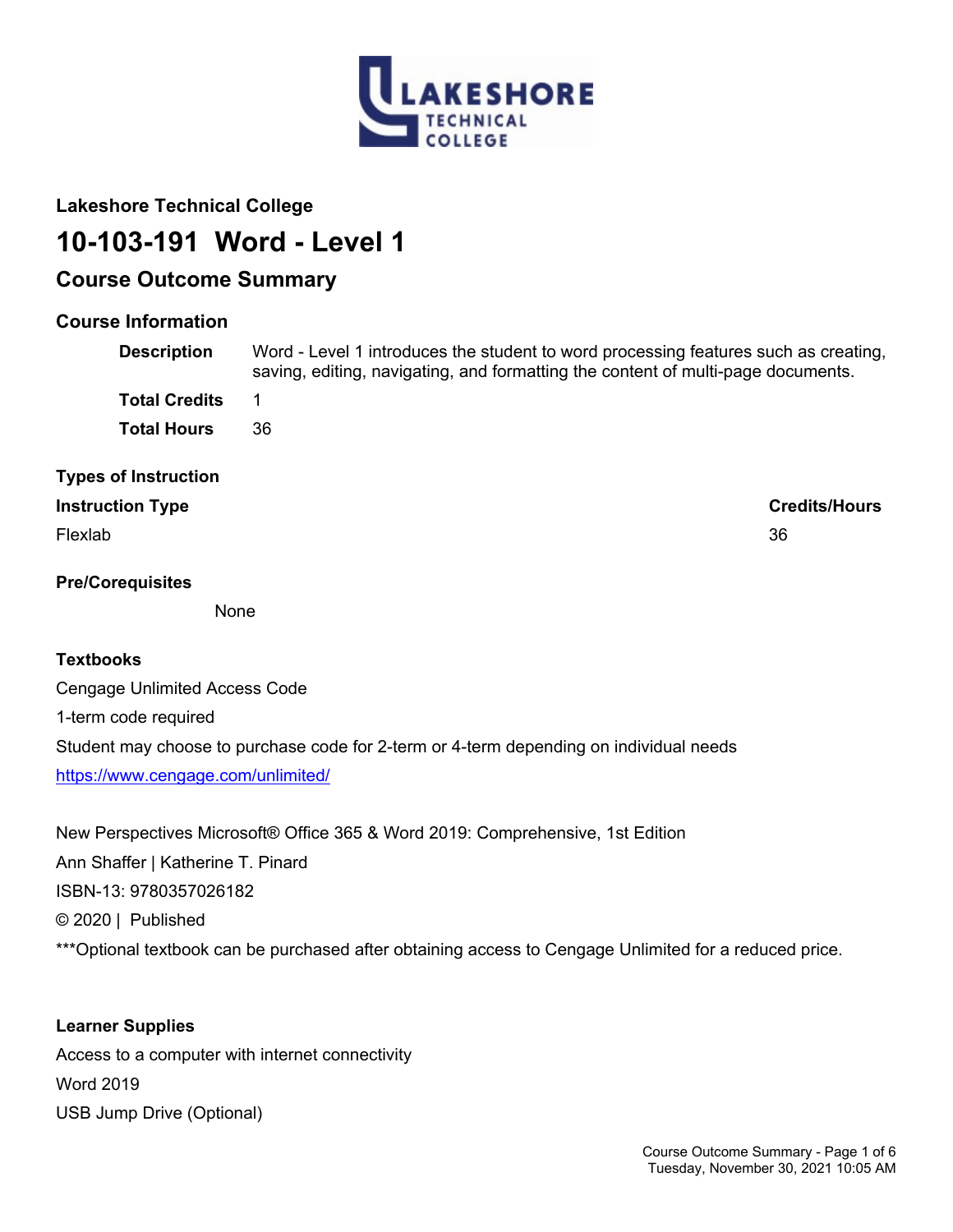## **Core Abilities**

#### **1. Apply learning**

#### **Criteria**

- 1.1. Learner transfers academic knowledge and principles to life and work situations
- 1.2. Learner incorporates prior learning
- 1.3. Learner knows when to ask for help
- 1.4. Learner demonstrates appropriate safety precautions<br>1.5. Learner identifies the need for lifelong learning
- Learner identifies the need for lifelong learning
- 1.6. Learner develops the ability to research beyond the required work
- 1.7. Learner demonstrates a curiosity for learning about cultures, norms, and practices

#### **2. Integrate technology**

#### **Criteria**

- 2.1. Learner determines which tasks can be performed more efficiently by using technology
- 2.2. Learner uses technology to perform tasks more efficiently
- 2.3. Learner adapts to changing/emerging technology
- 2.4. Learner selects culturally appropriate technology/tools to communicate with diverse groups

#### **Course Competencies**

#### **1. Navigate Microsoft Word and append text**

**Linked Core Abilities** Apply learning Integrate technology

#### **Assessment Strategies**

- 1.1. SAM Training
- 1.2. SAM End of Module Project
- 1.3. SAM Project
- 1.4. SAM Exam
- 1.5. Review Problem

#### **Criteria**

#### *You will know you are successful when:*

- 1.1. your document is saved with the correct filename as instructed
- 1.2. you enter text into the document
- 1.3. you use the before and after paragraph spacing as instructed
- 1.4. the text is error-free
- 1.5. your document has an envelope attached to it

#### **Learning Objectives**

- 1.a. Open and save new Word documents
- 1.b. Append text
- 1.c. Insert and remove a hyperlink
- 1.d. Correct spelling and grammar errors
- 1.e. Adjust paragraph and line spacing
- 1.f. Use manual line breaks
- 1.g. Modify margins
- 1.h. Create an envelope
- 1.i. Preview and print a document

## **2. Apply basic formatting settings in a Word document**

**Linked Core Abilities** Apply learning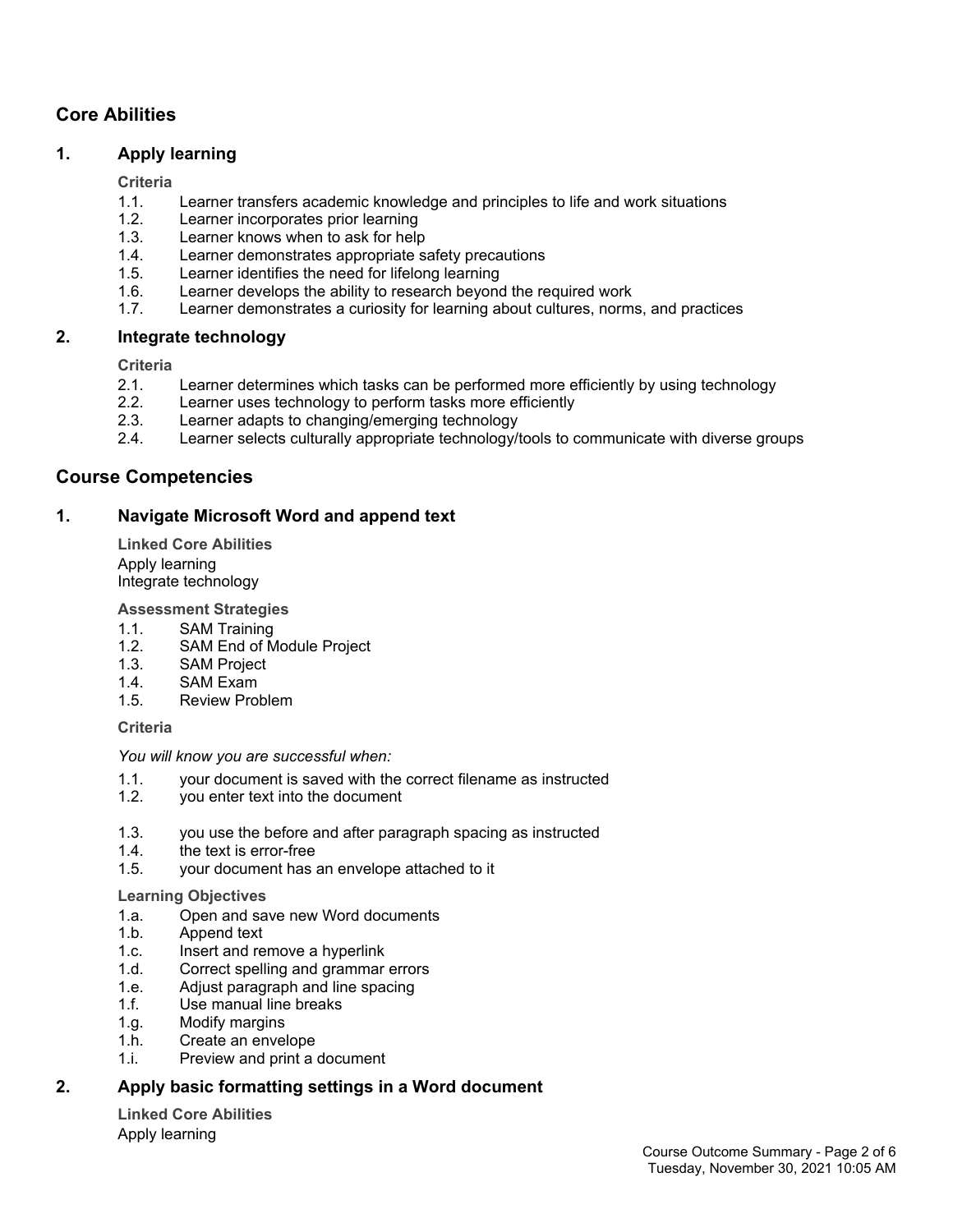Integrate technology

**Assessment Strategies**

- 2.1. SAM Training<br>2.2. SAM End of M
- 2.2. SAM End of Module Project<br>2.3. SAM Project
- SAM Project
- 2.4. SAM Exam
- 2.5. Review Problem

**Criteria**

*You will know you are successful when:*

- 2.1. you correctly save a document as instructed
- 2.2. you spell check a document
- 2.3. your text is aligned appropriately and formatted as instructed
- 2.4. your inserted photo is aligned and formatted appropriately as instructed
- 2.5. you used a paragraph border and shading as instructed

#### **Learning Objectives**

- 2.a. Save a document with a new name<br>2.b. Change page orientation
- Change page orientation
- 2.c. Change the font, font size, font colors, and font styles
- 2.d. Apply text effects
- 2.e. Align text
- 2.f. Add paragraph borders and shading
- 2.g. Use the format painter
- 2.h. Insert, delete, and resize pictures<br>2.i. Apply picture styles
- Apply picture styles
- 2.j. Use Help

#### **3. Edit formatting in a Word document**

**Linked Core Abilities** Apply learning Integrate technology

**Assessment Strategies**

- 3.1. SAM Training
- 3.2. SAM End of Module Project
- 3.3. SAM Project
- 3.4. SAM Exam<br>3.5. Review Pro
- Review Problem

#### **Criteria**

*You will know you are successful when:*

- 3.1. your document contains bullets or numbered lists
- 3.2. you edit and added comments to your document
- 3.3. your used find and replace
- 3.4. you move text within the document
- 3.5. you format text with styles

#### **Learning Objectives**

- 3.a. Insert, delete, and reply to comments
- 3.b. Create bulleted and numbered lists
- 3.c. Promote and demote list items
- 3.d. Move text in a document
- 3.e. Use cut, copy, and paste
- 3.f. Use find and replace
- 3.g. Apply styles from the style gallery

## **4. Format Word documents to academia standards**

**Linked Core Abilities** Apply learning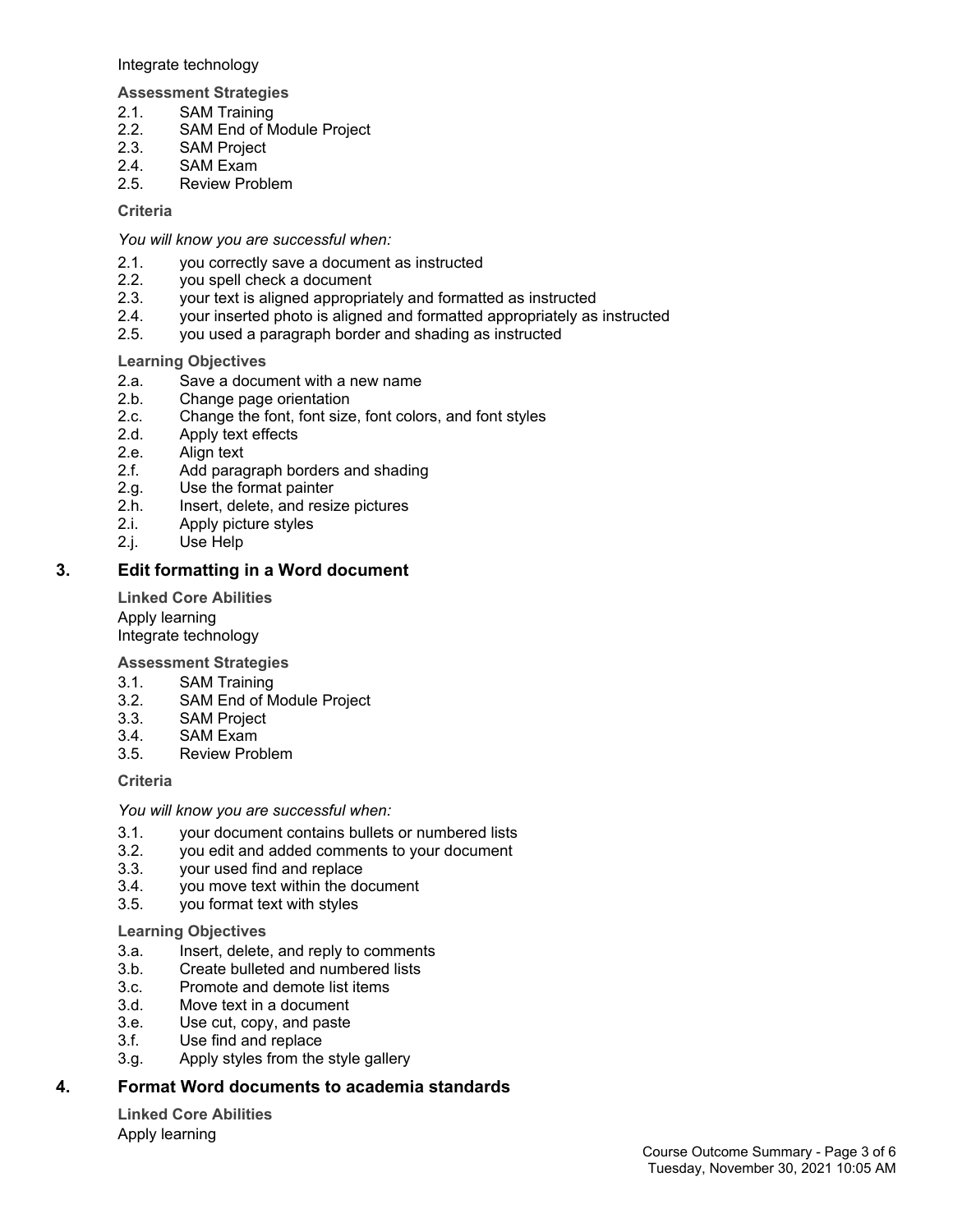Integrate technology

**Assessment Strategies**

- 4.1. SAM Training<br>4.2. SAM End of M
- SAM End of Module Project
- 4.3. SAM Project
- 4.4. SAM Exam
- 4.5. Review Problem

**Criteria**

*You will know you are successful when:*

- 4.1. your text is indented as instructed
- 4.2. your document contains page numbers
- 4.3. your document contains citations
- 4.4. your document contains a bibliography page<br>4.5. vour document contains sources
- 4.5. your document contains sources<br>4.6. vour document matches academ
- your document matches academic formatting standards
- 4.7. your document contains footnotes and endnotes

#### **Learning Objectives**

- 4.a. Apply indents to paragraphs
- 4.b. Insert and modify page numbers
- 4.c. Add and edit sources
- 4.d. Insert and edit citations
- 4.e. Insert a manual page break
- 4.f. Insert, modify, and update a bibliography
- 4.g. Insert footnotes and endnotes

#### **5. Insert and format tables in a Word document**

**Linked Core Abilities** Apply learning Integrate technology

**Assessment Strategies**

- 5.1. SAM Training
- 5.2. SAM End of Module Project
- 5.3. SAM Project
- 5.4. SAM Exam
- 5.5. Review Problem

#### **Criteria**

*You will know you are successful when:*

- 5.1. your document contains tables
- 5.2. you format the table correctly
- 5.3. your table is sorted
- 5.4. your settings for table style options are modified

#### **Learning Objectives**

- 5.a. Promote and demote headings
- 5.b. Insert a table
- 5.c. Sort a table
- 5.d. Insert and delete rows and columns
- 5.e. Modify column widths
- 5.f. Apply table styles
- 5.g. Apply table style options
- 5.h. Modify table borders

## **6. Format multi-page Word documents**

**Linked Core Abilities** Apply learning Integrate technology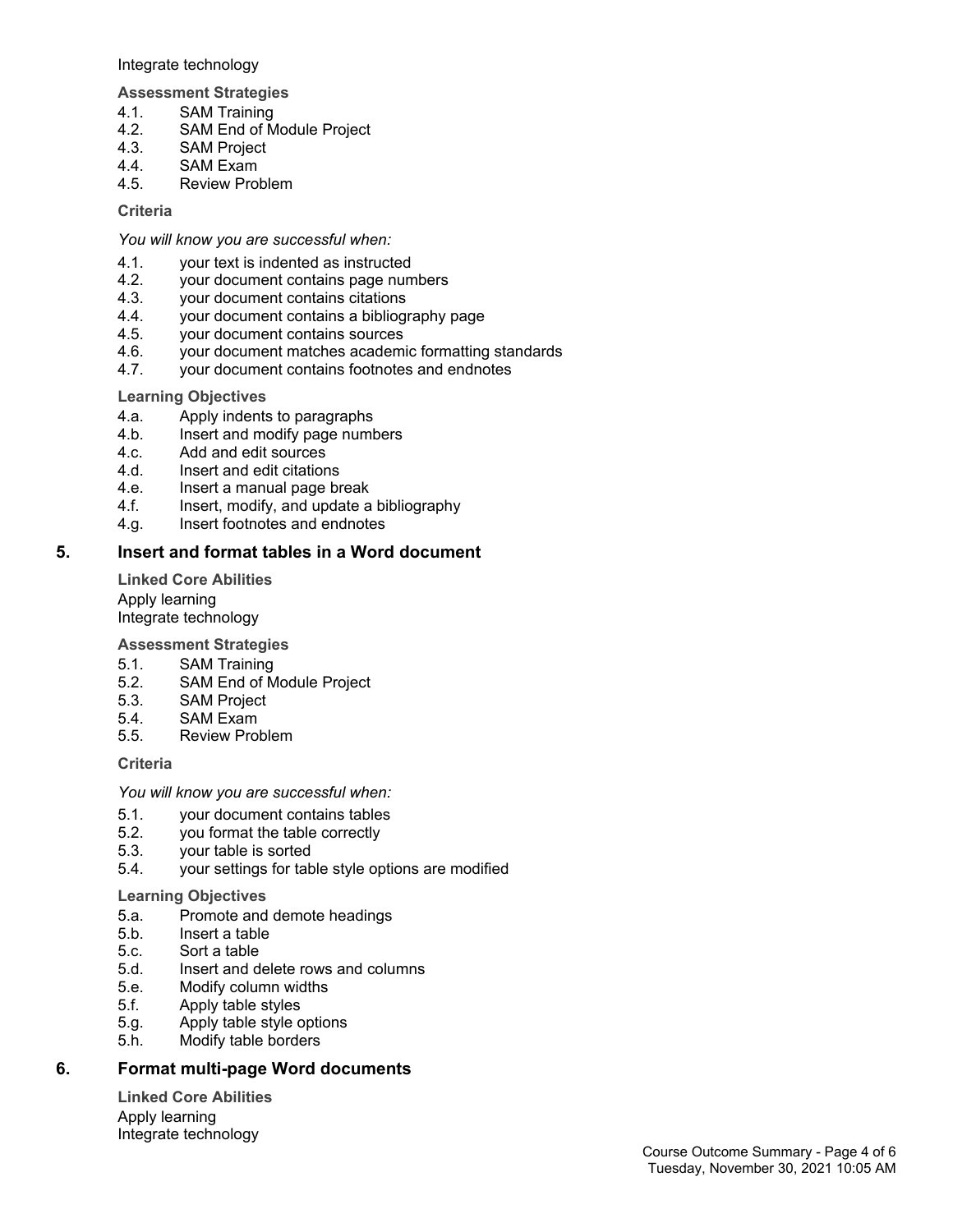#### **Assessment Strategies**

- 6.1. SAM Training
- 6.2. SAM End of Module Project
- 6.3. SAM Project
- 6.4. SAM Exam
- 6.5. Review Problem

#### **Criteria**

*You will know you are successful when:*

- 6.1. your document contains tab stops
- 6.2. your document contains footnotes and endnotes
- 6.3. you correctly insert section breaks
- 6.4. your document contains footers and headers
- 6.5. your document contains a SmartArt graphic
- 6.6. your document contains a cover page
- 6.7. you change the document's theme

#### **Learning Objectives**

- 6.a. Apply tabs
- 6.b. Create footnotes and endnotes
- 6.c. Hyphenate a document
- 6.d. Apply section breaks
- 6.e. Insert and modify SmartArt graphics
- 6.f. Add headers and footers
- 6.g. Separate the header/footer between sections
- 6.h. Insert a cover page
- 6.i. Change a document's theme

#### **7. Utilize Desktop Publishing Features**

**Linked Core Abilities** Apply learning Integrate technology

**Assessment Strategies**

- 7.1. SAM Training
- 7.2. SAM End of Module Project
- 7.3. SAM Project
- 7.4. SAM Exam<br>7.5. Review Pro
- Review Problem
- 7.6. Final Project

#### **Criteria**

*You will know you are successful when:*

- 7.1. you use a continuous section break
- 7.2. you format text in columns
- 7.3. you insert symbols and special characters
- 7.4. you insert and format text boxes
- 7.5. you use the drop cap feature

#### **Learning Objectives**

- 7.a. Use continuous section break
- 7.b. Format text in columns
- 7.c. Insert symbols and special characters
- 7.d. Distinguish between inline and floating objects
- 7.e. Insert and format text boxes
- 7.f. Use the Drop Cap feature

## **8. Improve Document Formatting**

**Linked Core Abilities** Apply learning